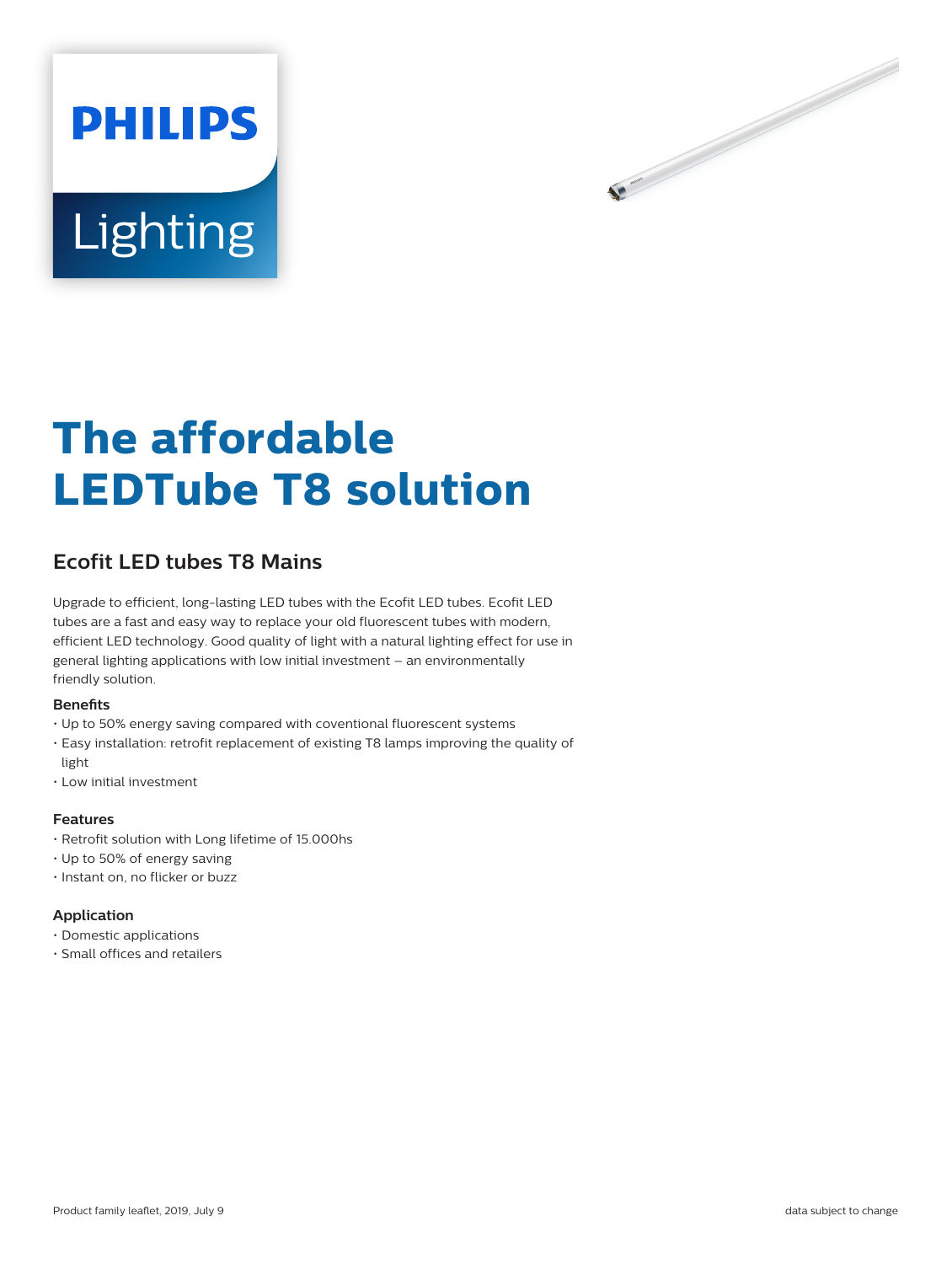**Versions**

| -<br><b>PHILIPS</b><br>- | <b>PHILIPS</b> |  |
|--------------------------|----------------|--|
|                          |                |  |

**G13 LEDtube G13 Medium Bi-Pin Fluorescent -**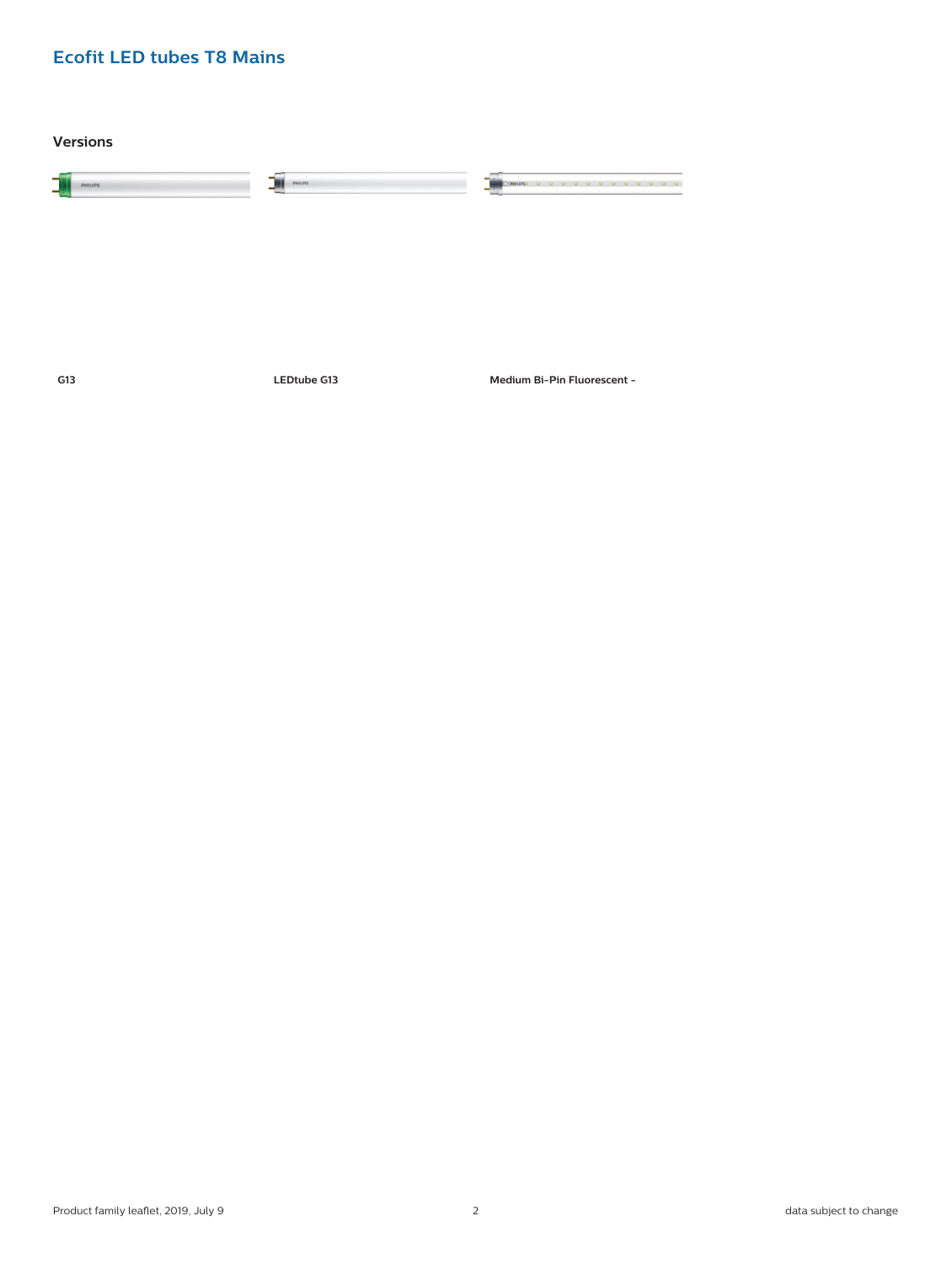## **Dimensional drawing**



| Product                                        | D1                  | D <sub>2</sub> | A1          | A <sub>2</sub>                        | ΑЗ     | c     | D    |
|------------------------------------------------|---------------------|----------------|-------------|---------------------------------------|--------|-------|------|
| LEDtube 1200mm                                 | 25.68               |                |             | 28 mm 1198 mm 1205 mm 1212 mm 1212    |        |       | 27.8 |
| 16W 765 T8 AP C G mm                           |                     |                |             |                                       |        | mm    | mm   |
| LEDtube 600mm                                  | 25.68               | 28 mm 588.5    |             | 595.5                                 | 602.5  | 602.5 | 27.8 |
| 8W 740 T8 AP C G                               | mm                  |                | mm          | mm                                    | mm     | mm    | mm   |
|                                                |                     |                |             |                                       |        |       |      |
| LEDtube 1200mm                                 | 25.68               |                |             | 28 mm 1198 mm 1205 mm 1212 mm 1212    |        |       | 27.8 |
| 16W 740 T8 AP C G mm                           |                     |                |             |                                       |        | mm    | mm   |
| LEDtube 600mm                                  | 25.68               |                | 28 mm 588.5 | 595.5                                 | 602.5  | 602.5 | 27.8 |
| 8W 765 T8 AP C G                               | mm                  |                | mm          | mm                                    | mm     | mm    | mm   |
| Ecofit LEDtube                                 |                     |                |             | 25.7 mm 28 mm 1198 mm 1205 mm 1212 mm |        |       |      |
| 1200mm 16W 840                                 |                     |                |             |                                       |        |       |      |
| T8                                             |                     |                |             |                                       |        |       |      |
| Ecofit LEDtube                                 | 25.7 mm 28 mm 1500  |                |             | 1507.1                                | 1514.2 |       |      |
| 1500mm 20W 840                                 |                     |                | mm          | mm                                    | mm     |       |      |
|                                                |                     |                |             |                                       |        |       |      |
| T8                                             |                     |                |             |                                       |        |       |      |
| Ecofit LEDtube                                 |                     |                |             | 25.7 mm 28 mm 1198 mm 1205 mm 1212 mm |        |       |      |
| 1200mm 16W 865                                 |                     |                |             |                                       |        |       |      |
| T8                                             |                     |                |             |                                       |        |       |      |
| Ecofit LEDtube                                 | 25.7 mm 28 mm 588.5 |                |             | 595.5                                 | 602.5  |       |      |
| 600mm 8W 865 T8                                |                     |                | mm          | mm                                    | mm     |       |      |
| Ecofit LEDtube                                 | 25.7 mm 28 mm 1500  |                |             | 1507.1                                | 1514.2 |       |      |
| 1500mm 20W 865                                 |                     |                | mm          | mm                                    | mm     |       |      |
| T8                                             |                     |                |             |                                       |        |       |      |
| Ecofit LEDtube                                 |                     |                |             | 595.5                                 | 602.5  |       |      |
|                                                | 25.7 mm 28 mm 588.5 |                |             |                                       |        |       |      |
| 600mm 8W 840 T8                                |                     |                | mm          | mm                                    | mm     |       |      |
| LEDtube 600mm                                  | 25.68               | 28 mm 588.5    |             | 595.5                                 | 602.5  | 602.5 | 27.8 |
| 8W 765 G HV                                    | mm                  |                | mm          | mm                                    | mm     | mm    | mm   |
| LEDtube 1200mm                                 | 25.68               |                |             | 28 mm 1198 mm 1205 mm 1212 mm 1212    |        |       | 27.8 |
| 16W 765 G HV                                   | mm                  |                |             |                                       |        | mm    | mm   |
| LEDtube 1200mm                                 | 25.68               |                |             | 28 mm 1198 mm 1205 mm 1212 mm 1212    |        |       | 27.8 |
| 16W 740 G HV                                   | mm                  |                |             |                                       |        | mm    | mm   |
| LEDtube 600mm                                  | 25.68               | 28 mm 588.5    |             | 595.5                                 | 602.5  | 602.5 | 27.8 |
| 8W 740 G HV                                    | mm                  |                | mm          | mm                                    | mm     | mm    | mm   |
| <b>ECOFIT LEDtube</b>                          | 25.7 mm 28 mm 588.5 |                |             | 595.5                                 | 602.5  |       |      |
|                                                |                     |                |             |                                       |        |       |      |
| 600mm 8W 765 T8                                |                     |                | mm          | mm                                    | mm     |       |      |
| CT G WV                                        |                     |                |             |                                       |        |       |      |
| <b>ECOFIT LEDtube</b>                          |                     |                |             | 25.7 mm 28 mm 1198 mm 1205 mm 1212 mm |        |       |      |
| 1200mm 16W 765                                 |                     |                |             |                                       |        |       |      |
| T8 CT G WV                                     |                     |                |             |                                       |        |       |      |
| ECOFIT LEDtube 25.7 mm 28 mm 588.5 595.5 602.5 |                     |                |             |                                       |        |       |      |
| 600mm 8W 740 T8                                |                     |                | mm          | mm                                    | mm     |       |      |
| CT G WV                                        |                     |                |             |                                       |        |       |      |
| <b>ECOFIT LEDtube</b>                          |                     |                |             | 25.7 mm 28 mm 1198 mm 1205 mm 1212 mm |        |       |      |
| 1200mm 16W 740                                 |                     |                |             |                                       |        |       |      |
| T8 CT G WV                                     |                     |                |             |                                       |        |       |      |
|                                                |                     |                |             |                                       |        |       |      |
| Ecofit LEDtube                                 |                     |                |             | 25.7 mm 28 mm 1198 mm 1205 mm 1212 mm |        |       |      |
| 1200mm 16W 840                                 |                     |                |             |                                       |        |       |      |
| <b>T81</b>                                     |                     |                |             |                                       |        |       |      |
| Ecofit LEDtube 25.7 mm 28 mm 588.5             |                     |                |             | 595.5                                 | 602.5  |       |      |
| 600mm 8W 840 T8                                |                     |                | mm          | mm                                    | mm     |       |      |
| $\mathsf{I}$                                   |                     |                |             |                                       |        |       |      |
|                                                |                     |                |             |                                       |        |       |      |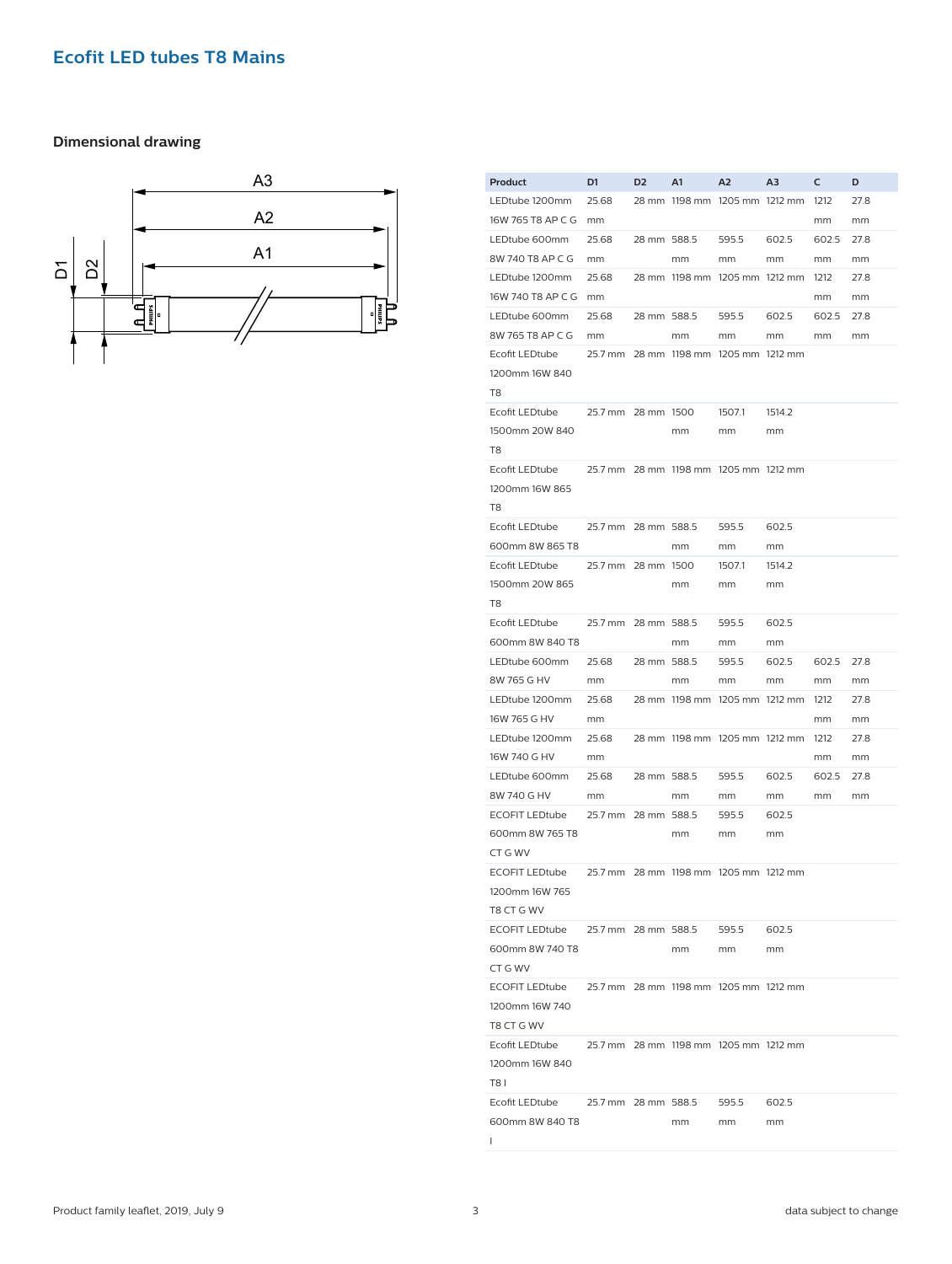## **Dimensional drawing**

| Product               | D <sub>1</sub>      | D <sub>2</sub> | A <sub>1</sub> | A <sub>2</sub>                        | A <sub>3</sub> | C | D |
|-----------------------|---------------------|----------------|----------------|---------------------------------------|----------------|---|---|
| Ecofit LEDtube        |                     |                |                | 25.7 mm 28 mm 1198 mm 1205 mm 1212 mm |                |   |   |
| 1200mm 16W 865        |                     |                |                |                                       |                |   |   |
| <b>T81</b>            |                     |                |                |                                       |                |   |   |
| Ecofit LEDtube        | 25.7 mm 28 mm 588.5 |                |                | 595.5                                 | 602.5          |   |   |
| 600mm 8W 865 T8       |                     |                | mm             | mm                                    | mm             |   |   |
| т                     |                     |                |                |                                       |                |   |   |
| <b>Ecofit LEDtube</b> | 25.7 mm 28 mm 1500  |                |                | 1507.1                                | 1514.2         |   |   |
| 1500mm 20W 840        |                     |                | mm             | mm                                    | mm             |   |   |
| <b>T81</b>            |                     |                |                |                                       |                |   |   |
| Ecofit LEDtube        | 25.7 mm 28 mm 1500  |                |                | 1507.1                                | 1514.2         |   |   |
| 1500mm 20W 865        |                     |                | mm             | mm                                    | mm             |   |   |
| <b>T81</b>            |                     |                |                |                                       |                |   |   |

| <b>Controls and Dimming</b>            |                |
|----------------------------------------|----------------|
| Dimmable                               | N <sub>0</sub> |
|                                        |                |
| <b>Operating and Electrical</b>        |                |
| <b>Input Frequency</b>                 | 50 to 60 Hz    |
| <b>Starting Time (Nom)</b>             | 0.5s           |
|                                        |                |
| <b>General Information</b>             |                |
| Cap-Base                               | G13            |
| <b>Nominal Lifetime (Nom)</b>          | 15000h         |
| <b>Rated Lifetime (Hours)</b>          | 15000h         |
| <b>Switching Cycle</b>                 | 50000X         |
|                                        |                |
| <b>Light Technical</b>                 |                |
| <b>Llmf At End Of Nominal Lifetime</b> | 70%            |
| (Nom)                                  |                |
|                                        |                |
| <b>Temperature</b>                     |                |
| <b>T-Ambient (Max)</b>                 | 45 °C          |
| <b>T-Ambient (Min)</b>                 | $-20 °C$       |
| T-Storage (Max)                        | 65 °C          |
| T-Storage (Min)                        | $-40 °C$       |

#### **Approval and Application**

|                   |                                                         | <b>Energy Consumption</b> | <b>Energy Efficiency</b> |  |
|-------------------|---------------------------------------------------------|---------------------------|--------------------------|--|
| <b>Order Code</b> | <b>Full Product Name</b>                                | kWh/1000 h                | Label (EEL)              |  |
|                   | 929001184508 LEDtube 1200mm 16W 740 T8 AP C G           | 16 kWh                    | $A+$                     |  |
|                   | 929001184541 LEDtube 1200mm 16W 740 G HV                | 16 kWh                    | $A+$                     |  |
|                   | 929001184608 LEDtube 1200mm 16W 765 T8 AP C G           | 16 kWh                    | $A+$                     |  |
|                   | 929001184641 LEDtube 1200mm 16W 765 G HV                | 16 kWh                    | $A+$                     |  |
|                   | 929001184708 LEDtube 600mm 8W 740 T8 AP C G             | 8 kWh                     | $A+$                     |  |
| 929001184741      | LEDtube 600mm 8W 740 G HV                               | 8 kWh                     | $A+$                     |  |
|                   | 929001184808 LEDtube 600mm 8W 765 T8 AP C G             | 8 kWh                     | $A+$                     |  |
|                   | 929001184841 LEDtube 600mm 8W 765 G HV                  | 8 kWh                     | $A+$                     |  |
|                   | 929001276002 Ecofit LEDtube 1200mm 16W 840 T8           | 16 kWh                    | A+                       |  |
|                   | 929001276022    Ecofit LEDtube 1200mm 16W 840 T8 L      | 16 kWh                    | $A+$                     |  |
|                   | 929001276102 Fcofit LEDtube 1200mm 16W 865 T8           | 16 kWh                    | $A+$                     |  |
|                   | 929001276122    Ecofit LEDtube 1200mm 16W 865 T8 I      | 16 kWh                    | A+                       |  |
|                   | 929001276202 Fcofit LEDtube 600mm 8W 840 T8             | 8 kWh                     | $A+$                     |  |
|                   | 929001276222 Ecofit LEDtube 600mm 8W 840 T8 I           | 8 kWh                     | $A+$                     |  |
|                   | 929001276302 Ecofit LEDtube 600mm 8W 865 T8             | 8 kWh                     | A+                       |  |
|                   | 929001276322    Ecofit LEDtube 600mm 8W 865 T8 L        | 8 kWh                     | $A+$                     |  |
|                   | 929001338102 Ecofit LEDtube 1500mm 20W 840 T8           | 20 kWh                    | $A+$                     |  |
|                   | 929001338122    Ecofit LEDtube 1500mm 20W 840 T8 L      | 20 kWh                    | $A+$                     |  |
|                   | 929001338202 Ecofit LEDtube 1500mm 20W 865 T8           | 20 kWh                    | $A+$                     |  |
|                   | 929001338222 Ecofit LEDtube 1500mm 20W 865 T8 I         | 20 kWh                    | $A+$                     |  |
|                   | 929001979312    ECOFIT LEDtube 1200mm 16W 740 T8 CT G   |                           |                          |  |
|                   | <b>WV</b>                                               |                           |                          |  |
|                   | 929001979412 ECOFIT LEDtube 1200mm 16W 765 T8 CT G WV - |                           | $\overline{\phantom{a}}$ |  |
|                   | 929001979512 ECOFIT LEDtube 600mm 8W 740 T8 CT G WV -   |                           |                          |  |
|                   | 929001979612 ECOFIT LEDtube 600mm 8W 765 T8 CT G WV     |                           |                          |  |

#### **Operating and Electrical**

|              |                                                         |                     | Power (Rated) |              |                                                         |                     | Power (Rated) |
|--------------|---------------------------------------------------------|---------------------|---------------|--------------|---------------------------------------------------------|---------------------|---------------|
| Order Code   | <b>Full Product Name</b>                                | Voltage (Nom) (Nom) |               | Order Code   | <b>Full Product Name</b>                                | Voltage (Nom) (Nom) |               |
|              | 929001184508 LEDtube 1200mm 16W 740 T8 AP C G 220-240 V |                     | 16 W          |              | 929001184608 LEDtube 1200mm 16W 765 T8 AP C G 220-240 V |                     | 16 W          |
| 929001184541 | LEDtube 1200mm 16W 740 G HV                             | 220 V               | 16 W          | 929001184641 | LEDtube 1200mm 16W 765 G HV                             | 220 V               | 16 W          |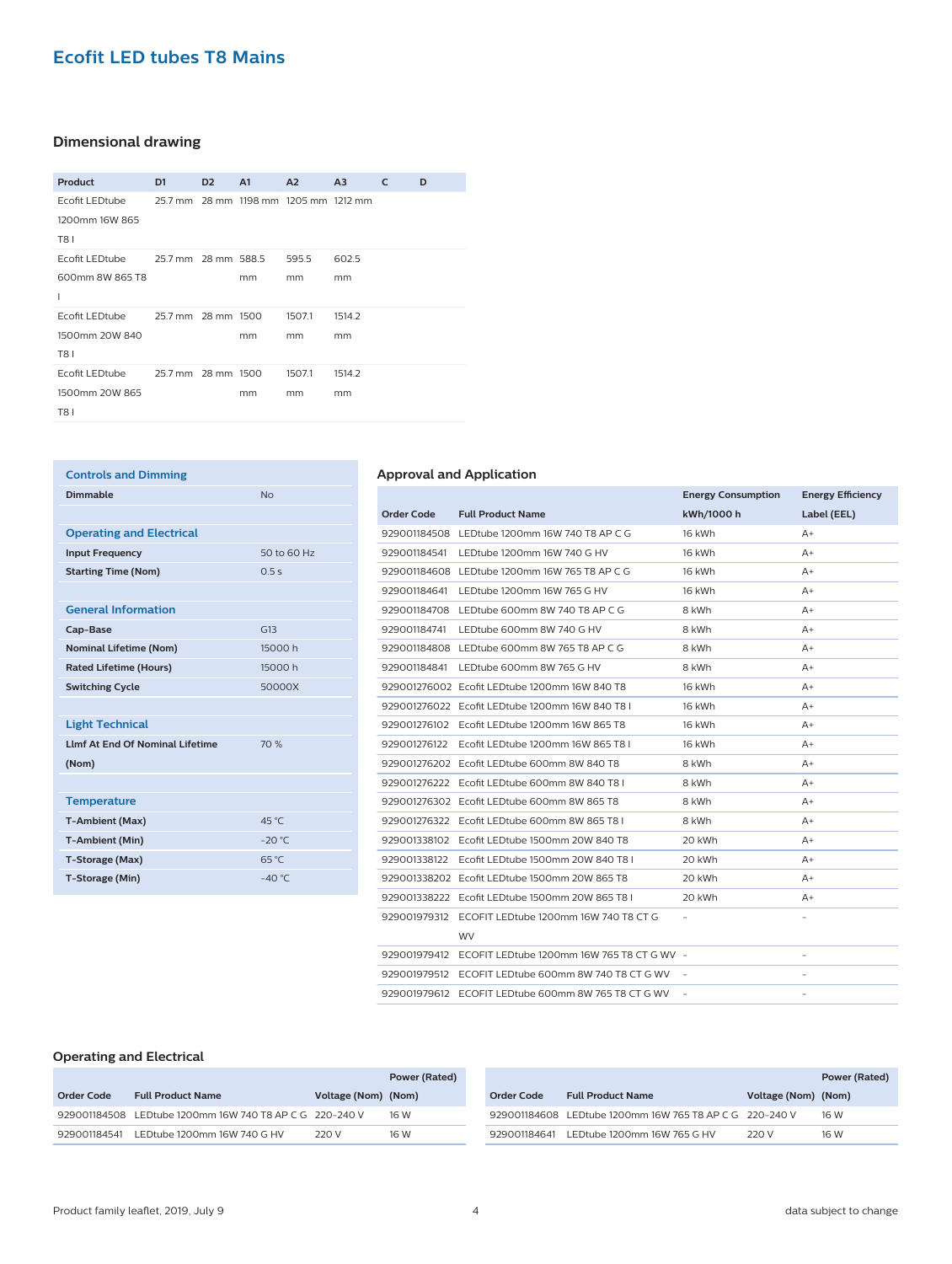|              |                                                 |                     | Power (Rated) |
|--------------|-------------------------------------------------|---------------------|---------------|
| Order Code   | <b>Full Product Name</b>                        | Voltage (Nom) (Nom) |               |
| 929001184708 | LEDtube 600mm 8W 740 T8 AP C G                  | 220-240 V           | 8 W           |
| 929001184741 | LEDtube 600mm 8W 740 G HV                       | 220 V               | 8 W           |
| 929001184808 | LEDtube 600mm 8W 765 T8 AP C G                  | 220-240 V           | 8 W           |
| 929001184841 | LEDtube 600mm 8W 765 G HV                       | 220 V               | 8 W           |
|              | 929001276002 Ecofit LEDtube 1200mm 16W 840 T8   | 220-240 V           | 16 W          |
|              | 929001276022 Ecofit LEDtube 1200mm 16W 840 T8 L | 220-240 V           | 16 W          |
| 929001276102 | Ecofit LEDtube 1200mm 16W 865 T8                | 220-240 V           | 16 W          |
| 929001276122 | Ecofit LEDtube 1200mm 16W 865 T8 L              | 220-240 V           | 16 W          |
| 929001276202 | Ecofit LEDtube 600mm 8W 840 T8                  | 220-240 V           | 8 W           |
|              | 929001276222 Ecofit LEDtube 600mm 8W 840 T8 L   | 220-240 V           | 8 W           |
| 929001276302 | Ecofit LEDtube 600mm 8W 865 T8                  | 220-240 V           | 8 W           |
| 929001276322 | Ecofit LEDtube 600mm 8W 865 T8 L                | 220-240 V           | 8 W           |
| 929001338102 | Ecofit   EDtube 1500mm 20W 840 T8               | 220-240 V           | 20 W          |

|              |                                                                  |                     | Power (Rated) |
|--------------|------------------------------------------------------------------|---------------------|---------------|
| Order Code   | <b>Full Product Name</b>                                         | Voltage (Nom) (Nom) |               |
| 929001338122 | Ecofit LEDtube 1500mm 20W 840 T8 220-240 V                       |                     | 20 W          |
|              | 929001338202 Ecofit LEDtube 1500mm 20W 865 T8                    | 220-240 V           | 20 W          |
|              | 929001338222 Ecofit LEDtube 1500mm 20W 865 T8 220-240 V<br>ı     |                     | 20 W          |
| 929001979312 | ECOFIT LEDtube 1200mm 16W 740<br>T8 CT G WV                      | $100 - 240$ V       | 16 W          |
| 929001979412 | ECOFIT LEDtube 1200mm 16W 765<br>T8 CT G WV                      | $100 - 240$ V       | 16 W          |
| 929001979512 | ECOFIT LEDtube 600mm 8W 740 T8 100-240 V<br>CT G WV              |                     | 8 W           |
|              | 929001979612 ECOFIT LEDtube 600mm 8W 765 T8 100-240 V<br>CT G WV |                     | 8 W           |

## **Light Technical (1/2)**

|                   |                             |                          |       | Correlated  | Color     |
|-------------------|-----------------------------|--------------------------|-------|-------------|-----------|
|                   |                             | <b>Beam</b>              |       | Color       | Rendering |
|                   |                             | Angle                    | Color | Temperature | Index     |
| <b>Order Code</b> | <b>Full Product Name</b>    | (Nom)                    | Code  | (Nom)       | (Nom)     |
|                   | 929001184508 LEDtube 1200mm |                          | 740   | 4000K       | 73        |
|                   | 16W 740 T8 AP C G           |                          |       |             |           |
| 929001184541      | LEDtube 1200mm              | L,                       | 740   | 4000 K      | 73        |
|                   | 16W 740 G HV                |                          |       |             |           |
|                   | 929001184608 LEDtube 1200mm |                          | 765   | 6500K       | 73        |
|                   | 16W 765 T8 AP C G           |                          |       |             |           |
| 929001184641      | LEDtube 1200mm              |                          | 765   | 6500K       | 73        |
|                   | 16W 765 G HV                |                          |       |             |           |
| 929001184708      | LEDtube 600mm               |                          | 740   | 4000 K      | 73        |
|                   | 8W 740 T8 AP C G            |                          |       |             |           |
| 929001184741      | LEDtube 600mm               |                          | 740   | 4000 K      | 73        |
|                   | 8W 740 G HV                 |                          |       |             |           |
|                   | 929001184808 LEDtube 600mm  |                          | 765   | 6500K       | 73        |
|                   | 8W 765 T8 AP C G            |                          |       |             |           |
| 929001184841      | LEDtube 600mm               | $\overline{\phantom{a}}$ | 765   | 6500K       | 73        |
|                   | 8W 765 G HV                 |                          |       |             |           |
|                   | 929001276002 Ecofit LEDtube | 240°                     | 840   | 4000 K      | 80        |
|                   | 1200mm 16W 840              |                          |       |             |           |
|                   | T <sub>8</sub>              |                          |       |             |           |
|                   | 929001276022 Ecofit LEDtube | 240°                     | 840   | 4000 K      | 80        |
|                   | 1200mm 16W 840              |                          |       |             |           |
|                   | <b>T81</b>                  |                          |       |             |           |
| 929001276102      | Ecofit LEDtube              | 240°                     | 865   | 6500K       | 80        |
|                   | 1200mm 16W 865              |                          |       |             |           |
|                   | T8                          |                          |       |             |           |
| 929001276122      | Ecofit LEDtube              | 240°                     | 865   | 6500K       | 80        |
|                   | 1200mm 16W 865              |                          |       |             |           |
|                   | T81                         |                          |       |             |           |
|                   | 929001276202 Ecofit LEDtube | 240°                     | 840   | 4000K       | 80        |
|                   | 600mm 8W 840 T8             |                          |       |             |           |
|                   | 929001276222 Ecofit LEDtube | 240°                     | 840   | 4000 K      | 80        |
|                   | 600mm 8W 840 T8             |                          |       |             |           |
|                   | $\mathsf{I}$                |                          |       |             |           |

|                             |                          |             |       | Correlated  | Color     |
|-----------------------------|--------------------------|-------------|-------|-------------|-----------|
|                             |                          | <b>Beam</b> |       | Color       | Rendering |
|                             |                          | Angle       | Color | Temperature | Index     |
| <b>Order Code</b>           | <b>Full Product Name</b> | (Nom)       | Code  | (Nom)       | (Nom)     |
| 929001276302 Ecofit LEDtube |                          | 240°        | 865   | 6500K       | 80        |
|                             | 600mm 8W 865 T8          |             |       |             |           |
| 929001276322 Ecofit LEDtube |                          | 240°        | 865   | 6500K       | 80        |
|                             | 600mm 8W 865 T8          |             |       |             |           |
|                             | T                        |             |       |             |           |
| 929001338102                | Ecofit LEDtube           | 240°        | 840   | 4000 K      | 80        |
|                             | 1500mm 20W 840           |             |       |             |           |
|                             | T <sub>8</sub>           |             |       |             |           |
| 929001338122                | Ecofit LEDtube           | 240°        | 840   | 4000K       | 80        |
|                             | 1500mm 20W 840           |             |       |             |           |
|                             | T81                      |             |       |             |           |
| 929001338202 Ecofit LEDtube |                          | 240°        | 865   | 6500K       | 80        |
|                             | 1500mm 20W 865           |             |       |             |           |
|                             | T <sub>8</sub>           |             |       |             |           |
| 929001338222 Ecofit LEDtube |                          | 240°        | 865   | 6500K       | 80        |
|                             | 1500mm 20W 865           |             |       |             |           |
|                             | T81                      |             |       |             |           |
| 929001979312                | <b>ECOFIT LEDtube</b>    | 120°        | 740   | 4000K       | 70        |
|                             | 1200mm 16W 740           |             |       |             |           |
|                             | T8 CT G WV               |             |       |             |           |
| 929001979412                | <b>ECOFIT LEDtube</b>    | 120°        | 765   | 6500 K      | 70        |
|                             | 1200mm 16W 765           |             |       |             |           |
|                             | T8 CT G WV               |             |       |             |           |
| 929001979512                | <b>ECOFIT LEDtube</b>    | 120°        | 740   | 4000K       | 70        |
|                             | 600mm 8W 740 T8          |             |       |             |           |
|                             | CT G WV                  |             |       |             |           |
| 929001979612                | <b>ECOFIT LEDtube</b>    | 120°        | 765   | 6500K       | 70        |
|                             | 600mm 8W 765 T8          |             |       |             |           |
|                             | CT G WV                  |             |       |             |           |
|                             |                          |             |       |             |           |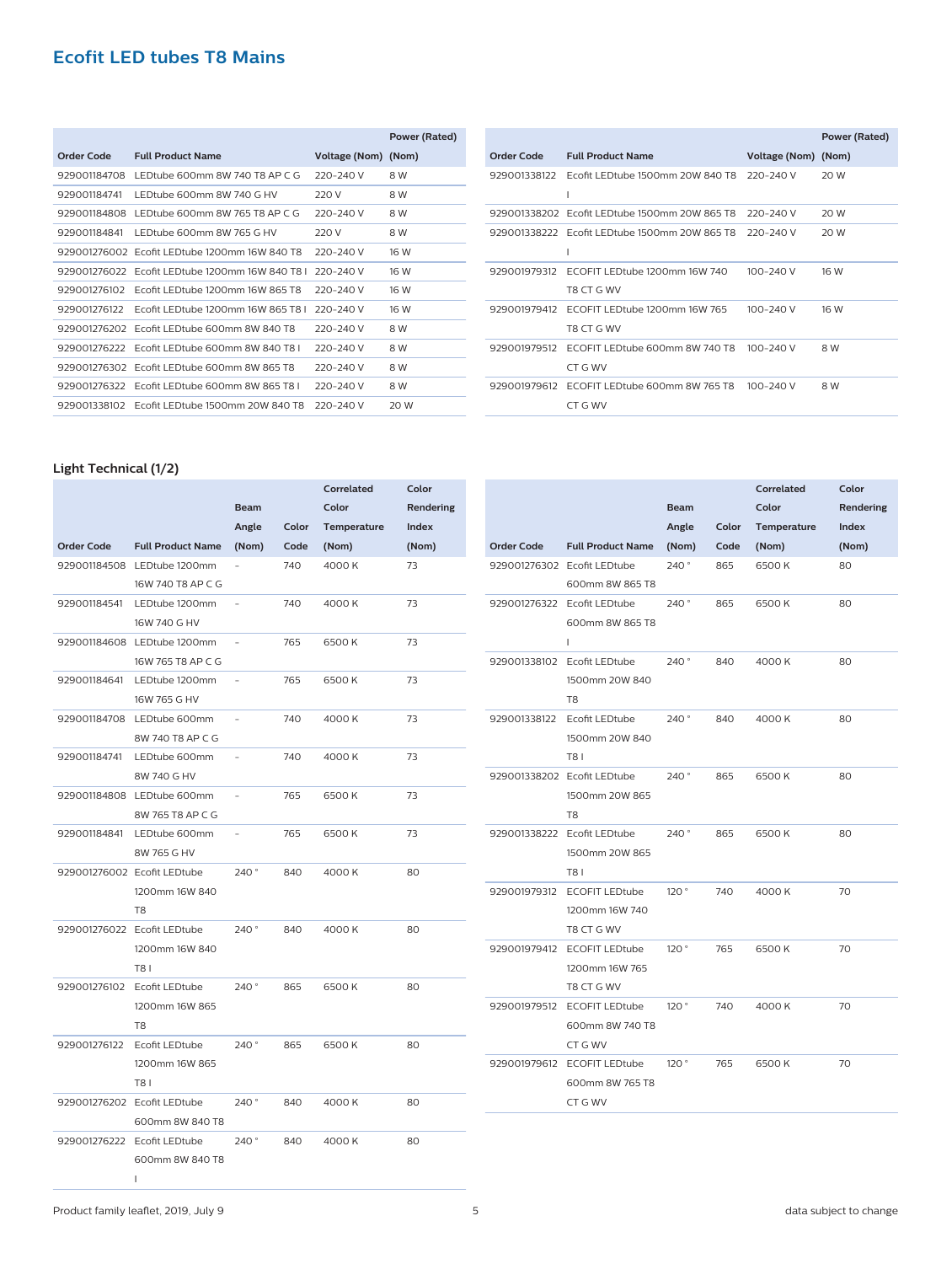## **Light Technical (2/2)**

|              |                                    |         |                             | Rated          |
|--------------|------------------------------------|---------|-----------------------------|----------------|
|              |                                    |         | Luminous Flux Luminous Flux | <b>Beam</b>    |
| Order Code   | <b>Full Product Name</b>           | (Nom)   | (Rated) (Nom)               | Angle          |
|              | 929001184508 LEDtube 1200mm 16W    | 1600 lm | 1600 lm                     |                |
|              | 740 T8 AP C G                      |         |                             |                |
| 929001184541 | LEDtube 1200mm 16W                 | 1600 lm | 1600 lm                     |                |
|              | 740 G HV                           |         |                             |                |
|              | 929001184608 LEDtube 1200mm 16W    | 1600 lm | 1600 lm                     |                |
|              | 765 T8 AP C G                      |         |                             |                |
| 929001184641 | LEDtube 1200mm 16W                 | 1600 lm | 1600 lm                     |                |
|              | 765 G HV                           |         |                             |                |
| 929001184708 | LEDtube 600mm 8W 740               | 800 lm  | 800 lm                      |                |
|              | T8 AP C G                          |         |                             |                |
| 929001184741 | LEDtube 600mm 8W 740               | 800 lm  | 800 lm                      |                |
|              | G HV                               |         |                             |                |
|              | 929001184808 LEDtube 600mm 8W 765  | 800 lm  | 800 lm                      |                |
|              | T8 AP C G                          |         |                             |                |
| 929001184841 | LEDtube 600mm 8W 765               | 800 lm  | 800 lm                      | $\overline{a}$ |
|              | G HV                               |         |                             |                |
|              | 929001276002 Fcofit LEDtube 1200mm | 1600 lm | 1600 lm                     | 240 °          |
|              | 16W 840 T8                         |         |                             |                |
|              | 929001276022 Ecofit LEDtube 1200mm | 1600 lm | 1600 lm                     | 240°           |
|              | 16W 840 T8 L                       |         |                             |                |
| 929001276102 | Ecofit LEDtube 1200mm              | 1600 lm | 1600 lm                     | 240°           |
|              | 16W 865 T8                         |         |                             |                |
| 929001276122 | Ecofit LEDtube 1200mm              | 1600 lm | 1600 lm                     | 240°           |
|              | 16W 865 T8 I                       |         |                             |                |

|              |                                    |         |                                    | Rated       |
|--------------|------------------------------------|---------|------------------------------------|-------------|
|              |                                    |         | <b>Luminous Flux Luminous Flux</b> | <b>Beam</b> |
| Order Code   | <b>Full Product Name</b>           | (Nom)   | (Rated) (Nom)                      | Angle       |
|              | 929001276202 Fcofit LEDtube 600mm  | 800 lm  | 800 lm                             | 240°        |
|              | 8W 840 T8                          |         |                                    |             |
| 929001276222 | Ecofit LEDtube 600mm               | 800 lm  | 800 lm                             | 240°        |
|              | 8W 840 T81                         |         |                                    |             |
|              | 929001276302 Ecofit LEDtube 600mm  | 800 lm  | 800 lm                             | 240°        |
|              | 8W 865 T8                          |         |                                    |             |
| 929001276322 | Ecofit LEDtube 600mm               | 800 lm  | 800 lm                             | 240°        |
|              | 8W 865 T8 L                        |         |                                    |             |
| 929001338102 | Ecofit LEDtube 1500mm              | 2000 lm | 2000 lm                            | 240°        |
|              | 20W 840 T8                         |         |                                    |             |
| 929001338122 | Ecofit LEDtube 1500mm              | 2000 lm | 2000 lm                            | 240°        |
|              | 20W 840 T8 L                       |         |                                    |             |
|              | 929001338202 Fcofit LEDtube 1500mm | 2000 lm | 2000 lm                            | 240°        |
|              | 20W 865 T8                         |         |                                    |             |
| 929001338222 | Ecofit LEDtube 1500mm              | 2000 lm | 2000 lm                            | 240°        |
|              | 20W 865 T8 L                       |         |                                    |             |
| 929001979312 | ECOFIT LEDtube 1200mm              | 1600 lm | 1600 lm                            | 120°        |
|              | 16W 740 T8 CT G WV                 |         |                                    |             |
| 929001979412 | ECOFIT LEDtube 1200mm 1600 lm      |         | 1600 lm                            | 120°        |
|              | 16W 765 T8 CT G WV                 |         |                                    |             |
| 929001979512 | ECOFIT LEDtube 600mm               | 800 lm  | 800 lm                             | 120°        |
|              | 8W 740 T8 CT G WV                  |         |                                    |             |
| 929001979612 | ECOFIT LEDtube 600mm               | 800 lm  | 800 lm                             | 120°        |
|              | 8W 765 T8 CT G WV                  |         |                                    |             |

#### **Temperature**

|              |                                                    | <b>T-Case Maximum</b> |
|--------------|----------------------------------------------------|-----------------------|
| Order Code   | <b>Full Product Name</b>                           | (Nom)                 |
|              | 929001184508 LEDtube 1200mm 16W 740 T8 AP C G      | 60 °C                 |
| 929001184541 | LEDtube 1200mm 16W 740 G HV                        | 60 °C                 |
|              | 929001184608 LEDtube 1200mm 16W 765 T8 AP C G      | 60 °C                 |
| 929001184641 | LEDtube 1200mm 16W 765 G HV                        | 60 °C                 |
| 929001184708 | LEDtube 600mm 8W 740 T8 AP C G                     | 60 °C                 |
| 929001184741 | LEDtube 600mm 8W 740 G HV                          | 60 °C                 |
|              | 929001184808 LEDtube 600mm 8W 765 T8 AP C G        | 60 °C                 |
| 929001184841 | LEDtube 600mm 8W 765 G HV                          | 60 °C                 |
|              | 929001276002 Ecofit LEDtube 1200mm 16W 840 T8      | 60 °C                 |
|              | 929001276022    Ecofit LEDtube 1200mm 16W 840 T8 L | 55 °C                 |
| 929001276102 | Ecofit LEDtube 1200mm 16W 865 T8                   | 60 °C                 |
| 929001276122 | Ecofit LEDtube 1200mm 16W 865 T8 L                 | 55 °C                 |
| 929001276202 | Ecofit LEDtube 600mm 8W 840 T8                     | 60 °C                 |
| 929001276222 | Ecofit LEDtube 600mm 8W 840 T8 L                   | 55 °C                 |
| 929001276302 | Ecofit LEDtube 600mm 8W 865 T8                     | 60 °C                 |
| 929001276322 | Ecofit LEDtube 600mm 8W 865 T8 L                   | 55 °C                 |
| 929001338102 | Ecofit LEDtube 1500mm 20W 840 T8                   | 60 °C                 |
| 929001338122 | Ecofit LEDtube 1500mm 20W 840 T8 L                 | 60 °C                 |
|              | 929001338202 Ecofit LEDtube 1500mm 20W 865 T8      | 60 °C                 |

|            |                                                              | <b>T-Case Maximum</b> |
|------------|--------------------------------------------------------------|-----------------------|
| Order Code | <b>Full Product Name</b>                                     | (Nom)                 |
|            | 929001338222    Ecofit LEDtube 1500mm 20W 865 T8 L           | 60 °C                 |
|            | 929001979312 ECOFIT LEDtube 1200mm 16W 740 T8 CT G WV 70 °C  |                       |
|            | 929001979412  ECOFIT LEDtube 1200mm 16W 765 T8 CT G WV 70 °C |                       |
|            | 929001979512 ECOFIT LEDtube 600mm 8W 740 T8 CT G WV 70 °C    |                       |
|            | 929001979612 ECOFIT LEDtube 600mm 8W 765 T8 CT G WV          | 70 °C                 |